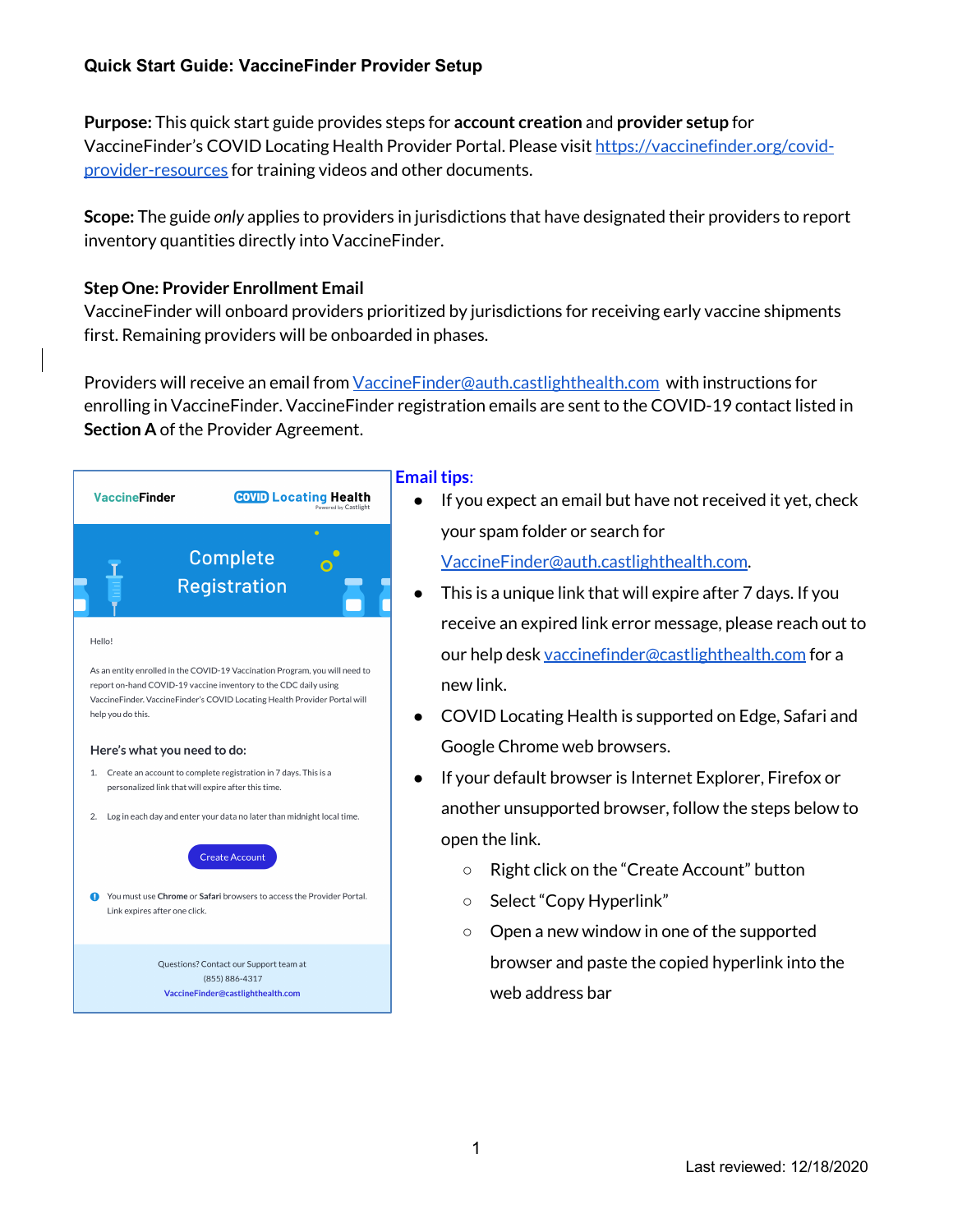#### **Step Two: Set Password**

To create your COVID Location Health Account you must select a password. Your account username is the email address where you received your registration email in Step One.

| <b>COVID Locating Health</b> |                                                                                                                |
|------------------------------|----------------------------------------------------------------------------------------------------------------|
| 000                          | <b>Create Account</b><br>Create an account to report your vaccine inventory.<br>Start by selecting a password. |
|                              | <b>Email Address</b><br>xxx@xxx.com                                                                            |
|                              | Password<br>                                                                                                   |
| 88 I                         | <b>Confirm Password</b>                                                                                        |
| 8888                         | I'm not a robot<br><b>RECAPTCHA</b><br>Privacy - Terms                                                         |
|                              | <b>Create Account</b>                                                                                          |

# **Password tips:**

Please keep in mind the following criteria when creating your new password

- Use upper- and lower-case letters (e.g. Aa)
- User 8 or more characters
- Use a number (e.g. 1234)
- $\bullet$  Use a symbol (e.g.  $\langle @\#?\rangle$
- No guessable password (e.g. Password123!)
- No password containing part of username
- No password containing first or last name

If you click on the link in the registration email and do not see the Create Account page, review the email tips in Step One to help troubleshoot.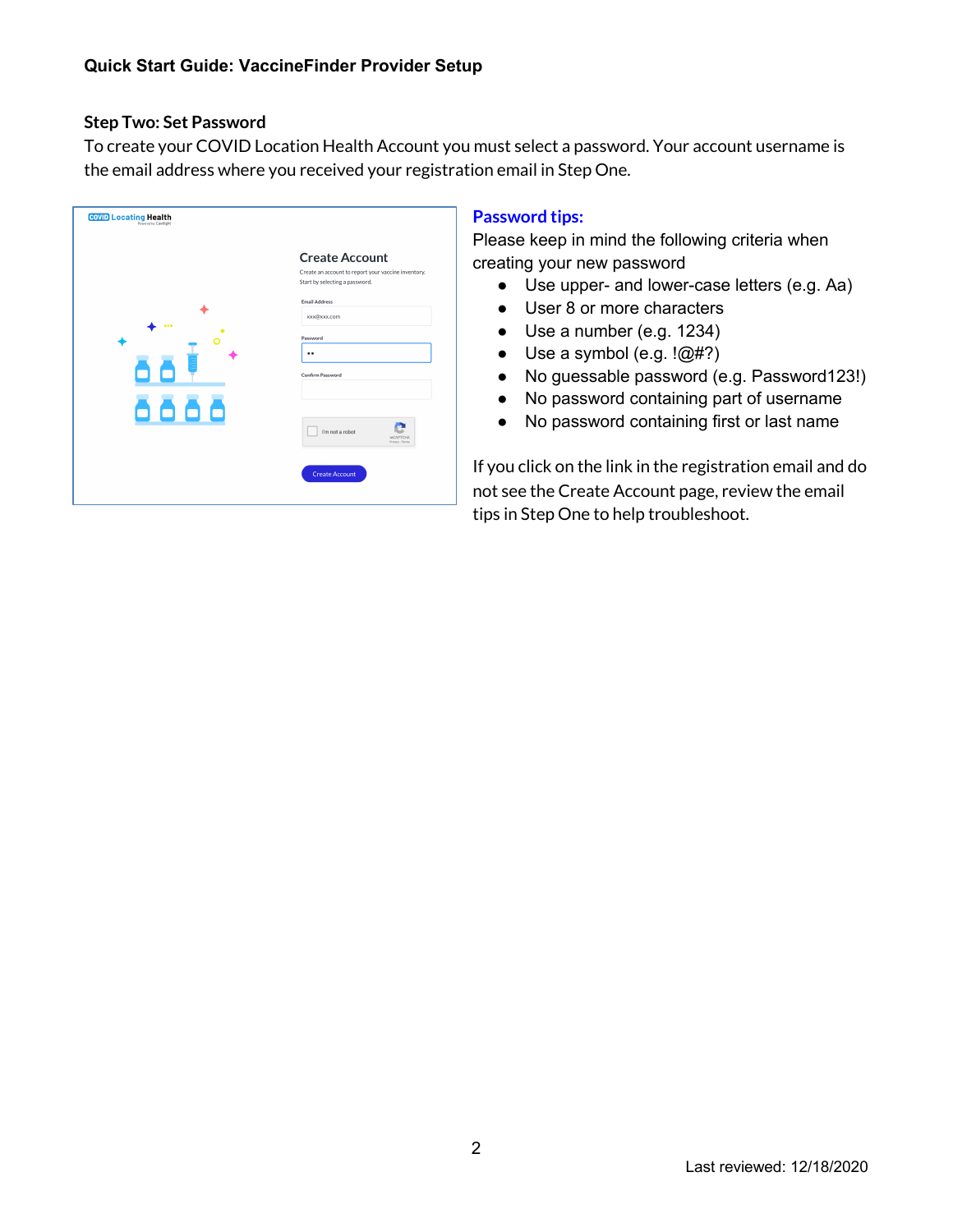# **Step Three: Provider Setup**

The first time a provider signs into VaccineFinder's COVID Locating Health Provider Portal, they will see the provider setup flow. This flow has two parts: vaccine selection and inventory reporting designation.

### *Vaccine Selection*

COVID-19 vaccines that have been approved at the time of the user's registration will be pre-populated in a dropdown menu at the top of the provider set-up page. The user will then select the vaccine(s) they will be administering.

| Which COVID-19 vaccines will you be<br>administering?                                                                                                                        |     |
|------------------------------------------------------------------------------------------------------------------------------------------------------------------------------|-----|
| If you do not know which vaccines you will<br>administer at this time, you may skip this step.<br>Vaccines can be added to your inventory through the<br>portal at any time. |     |
| Select vaccine                                                                                                                                                               |     |
|                                                                                                                                                                              | Add |
| VACCINES ADDED                                                                                                                                                               |     |
| Vaccine A                                                                                                                                                                    |     |
| Vaccine B                                                                                                                                                                    |     |

# **Vaccine Selection tips:**

• Once selected, the vaccine(s) will appear in the box labeled Vaccines Added.

● Vaccines can be removed from this box if they were added in error.

● This step is optional for locations. If providers do not yet know which vaccines they will be administering at the time of sign up, they may add vaccines at a later step.

Vaccines may be added at any time within the portal.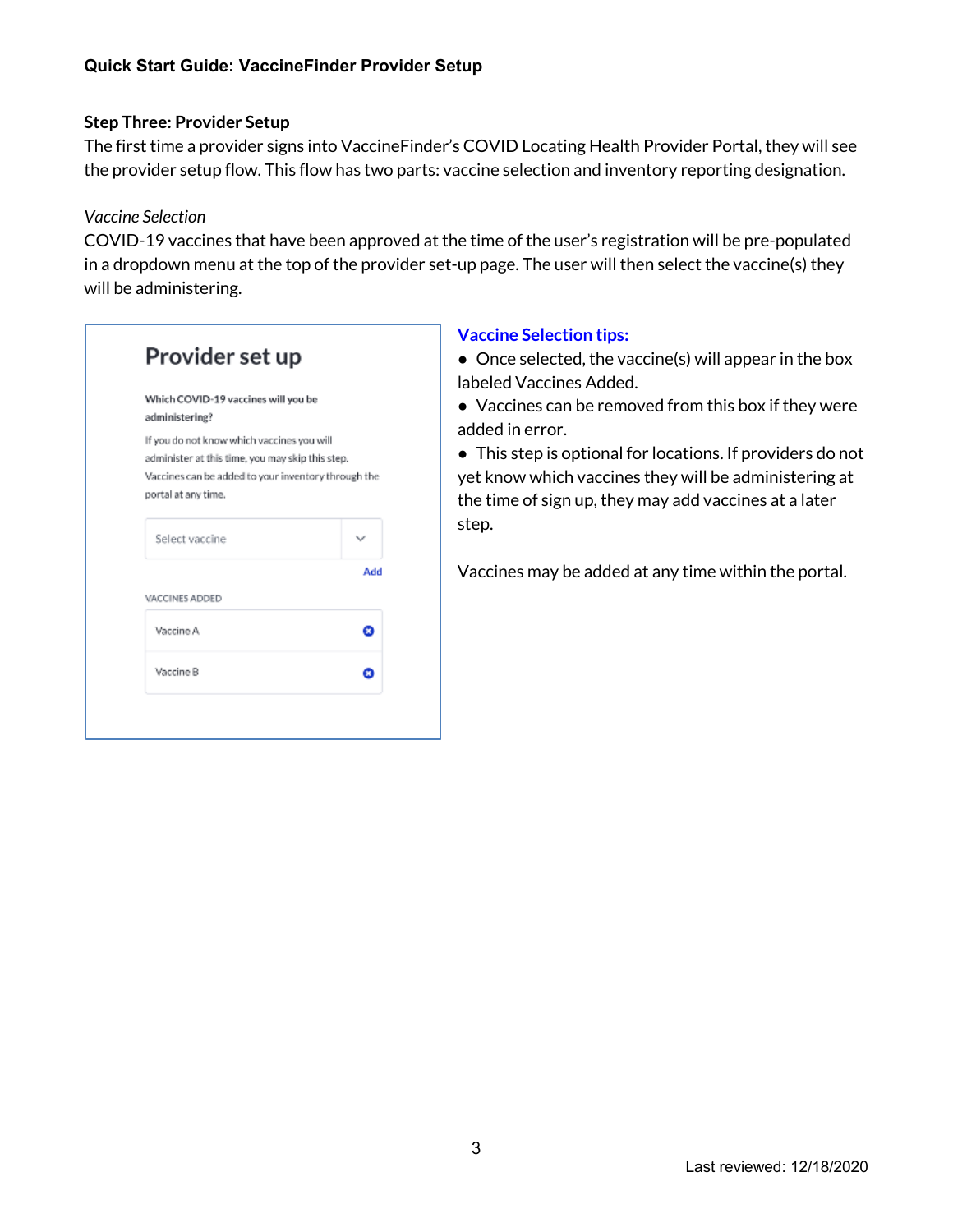# *Inventory Reporting Designation*

Each provider organization may choose to:

- 1. Report centrally for all locations in their organization, or
- 2. Designate reporting to each location individually.

This choice cannot be changed for the duration of the COVID-19 vaccination program.

| How are you going to report your vaccine<br>inventory?                                                                                               |
|------------------------------------------------------------------------------------------------------------------------------------------------------|
| Your selection cannot be changed for the<br>duration of the COVID-19 vaccination<br>program.                                                         |
| YOUR LOCATIONS (5)<br>Kaiser - Santa Clara                                                                                                           |
| Kaiser - Oakland<br>Kaiser - San Francisco<br>Kaiser - Palo alto<br>Kaiser - Sonoma                                                                  |
| $\bigcirc$ I will be reporting vaccine inventory on behalf                                                                                           |
| of all locations listed above.<br>$\bigcirc$ Each of the locations listed above will be<br>responsible for reporting their own vaccine<br>inventory. |
|                                                                                                                                                      |
| Save<br>Cancel                                                                                                                                       |

### **Inventory Reporting Designation Tips:**

● The Your Locations box will show location(s) currently listed in VaccineFinder for your organization.

● Your inventory reporting designation will automatically be applied to any new locations added to your organization.

● If you choose to report centrally, **only the organization email listed in Section A** will be invited to create a VaccineFinder account. *To enable the primary and backup contacts to create accounts you must select to have locationsreport their inventory.*

● If you choose to allow each of your locations to report inventory, registration emails will be sent to the email addresses listed for primary and backup location contact. The organization contact will continue to have access to VaccineFinder as a reporting redundancy.

● At this time, VaccineFinder does not have the ability to add additional users who do not come directly from the Provider Agreement. **If you would like more than one contact to register inventory, you must delegate reporting to the provider level.** 

**Note: Location level contacts and contacts who are the sole email address listed for a location** 

**will not see this delegation choice during provider setup.**